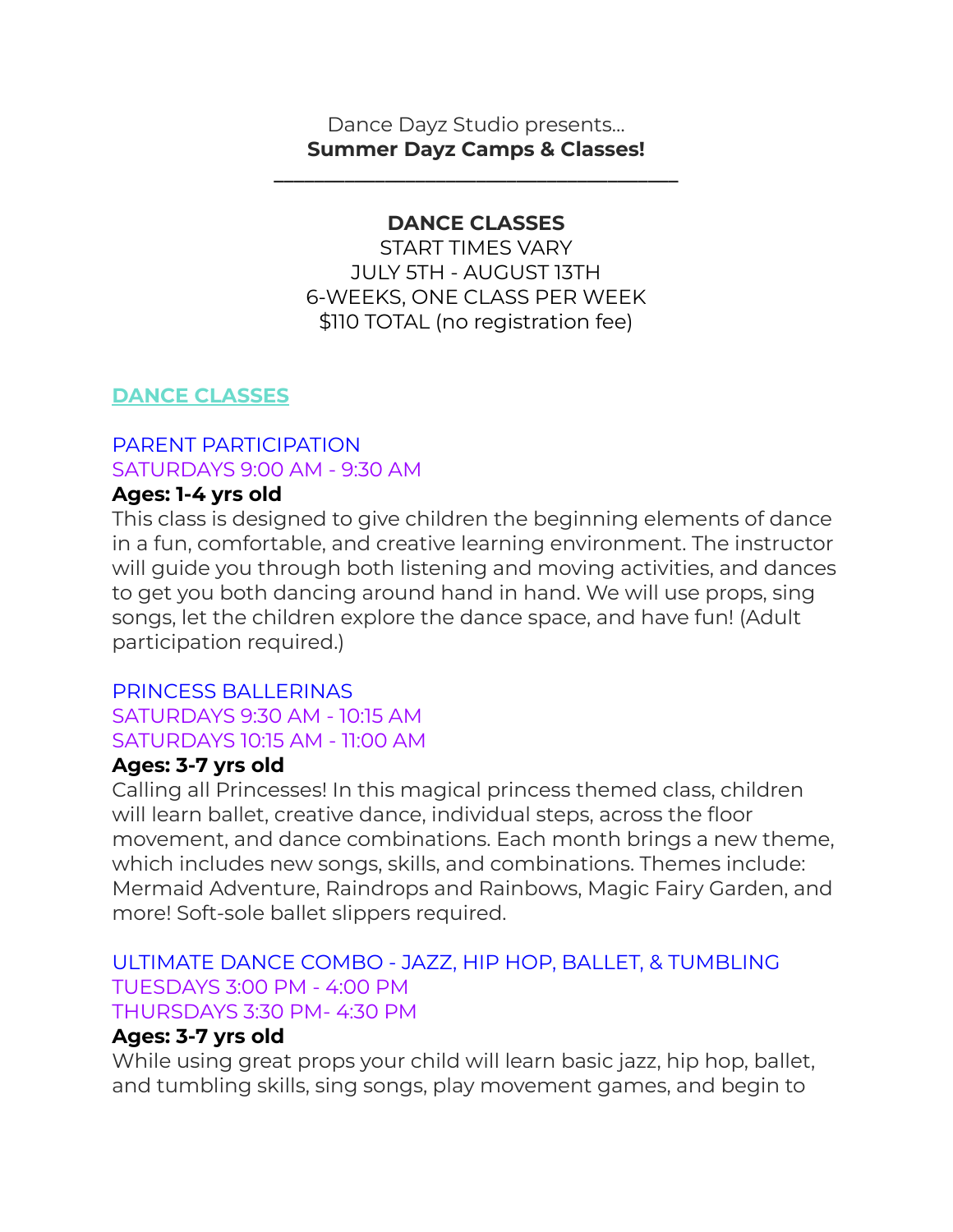understand dance terminology. Soft-sole ballet shoes and clean sneaker shoes required.

#### HIP HOP AND TUMBLING WEDNESDAYS 3:30 PM - 4:30 PM

### **Ages: 3-7 yrs old**

It's time to hip hop and tumble! Join this class to dance to today's popular music while learning various hip hop styles and movements. Children will also spend half of the class learning different tumbling skills to incorporate into their dance! Please wear comfortable clothing and new clean sneaker shoes for dance class.

## CHEER, DANCE, & TUMBLING

#### THURSDAYS 4:30 PM - 5:30 PM

### **Ages: 5-12**

Go- Fight-Win! Learn the latest hip-hop, jazz, and cheerleading moves! Students will learn jumps, kicks, arm motions, cheers, chants, and formation changes! Clean sneaker shoes required.

#### TAP AND JAZZ TUESDAYS 4:00 PM - 5:00 PM

## **Ages: 5-9**

Learn basic tap and jazz moves in this great introductory to dance class.

### HIP HOP AND JAZZ WEDNESDAYS 4:30 PM - 5:30 PM

## **Ages: 5-12**

Hip Hop and Jazz time! Students will learn age appropriate hip hop moves and jazz dance combinations to their favorite music. Warm up, across the floor skills, isolations, and learn choreography. Must have clean sneakers and jazz dance shoes.

## JAZZ FUNK

### THURSDAYS 5:30 PM - 6:30 PM

### **Ages: 8 AND UP**

Hip Hop and Jazz time! Work on your jazz technique while combining elements of hip hop in this super high energy class. Clean jazz shoes required.